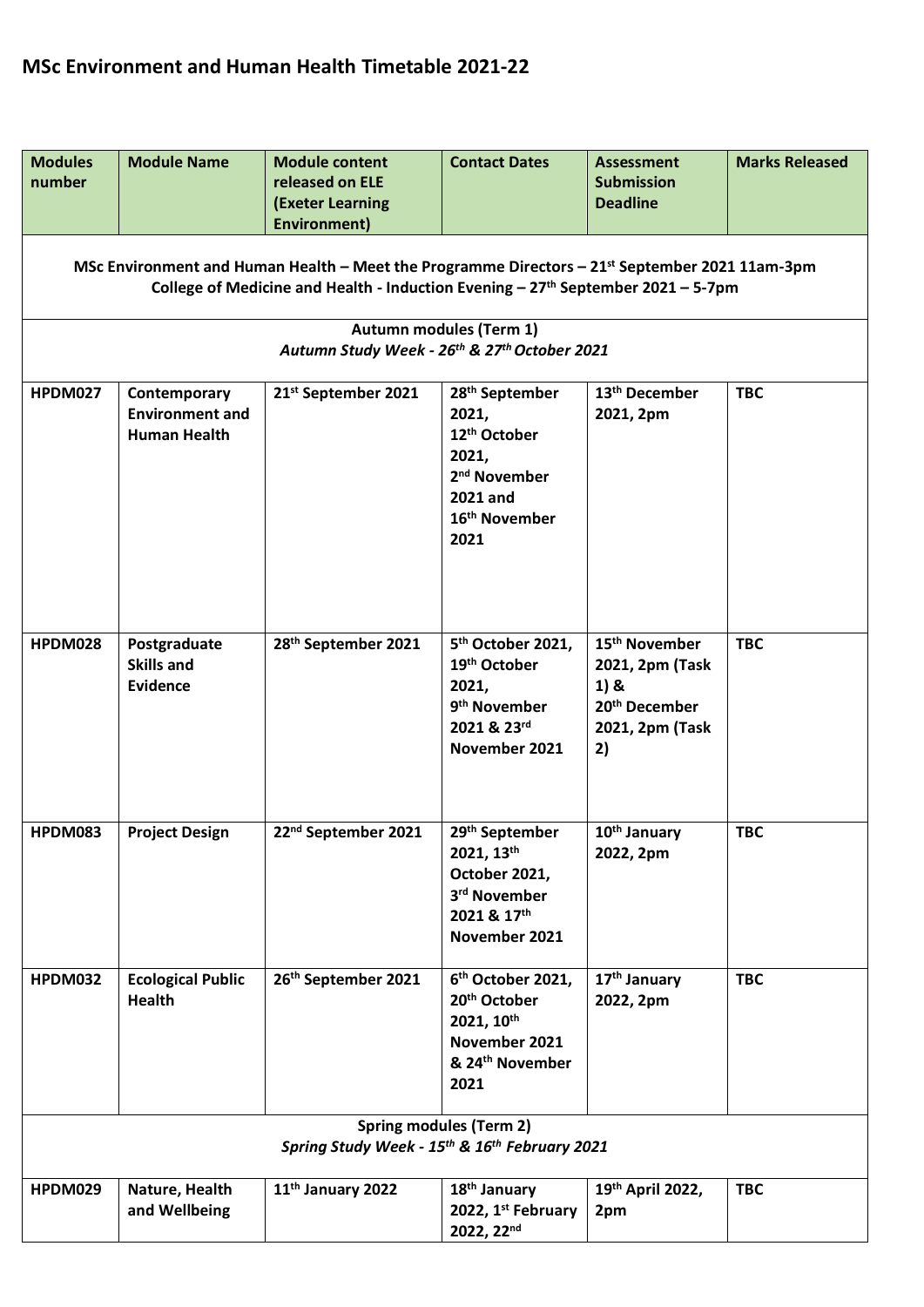|                                |                                                                 |                   | February 2022 &<br>8 <sup>th</sup> March 2022                                                                                   |                                                                                                            |            |
|--------------------------------|-----------------------------------------------------------------|-------------------|---------------------------------------------------------------------------------------------------------------------------------|------------------------------------------------------------------------------------------------------------|------------|
| <b>HPDM030</b>                 | Environmental<br><b>Science and</b><br><b>Population Health</b> | 18th January 2022 | 25 <sup>th</sup> January<br>2022,<br>8 <sup>th</sup> February<br>2022,<br>1st March 2022 &<br>15th March 2022                   | 28 <sup>th</sup> March 2022,<br>2pm                                                                        | <b>TBC</b> |
| HPDM034                        | <b>Research</b><br><b>Methods for</b><br><b>Practice</b>        | 12th January 2022 | 19 <sup>th</sup> January<br>2022,<br>2 <sup>nd</sup> February<br>2022,<br>23rd February<br>2022 &<br>9 <sup>th</sup> March 2022 | 4 <sup>th</sup> April 2022,<br>2pm                                                                         | <b>TBC</b> |
| <b>HPDM033</b>                 | <b>Global Public</b><br><b>Health and</b><br>Environment        | 19th January 2022 | 26 <sup>th</sup> January<br>2022,<br>9 <sup>th</sup> February<br>2022,<br>2 <sup>nd</sup> March 2022 &<br>16th March 2022       | 14th March 2022<br>[& in class $16th$<br><b>March 2022]</b><br>$(Task 1)$ &<br>25th April 2022<br>(Task 2) | <b>TBC</b> |
| <b>Summer modules (Term 3)</b> |                                                                 |                   |                                                                                                                                 |                                                                                                            |            |
| HPDM000                        | <b>Dissertation</b>                                             | 25th April 2022   | $2nd$ May 2022 to<br>17th June 2022                                                                                             | 5 <sup>th</sup> September<br>2022, 2pm                                                                     | <b>TBC</b> |

*Further optional modules available on Diploma and MSc Environment and Human Health programmes (note, most of these modules are not held at Truro and could be delivered on any day of the week subject to central timetabling):*

| <b>Modules</b><br>number | <b>Module Name</b>                                           | <b>Module content</b><br>released on ELE<br><b>(Exeter Learning</b><br>Environment) | <b>Contact Dates</b>                                                                                     | <b>Assessment</b><br><b>Submission</b><br><b>Deadline</b> | <b>Marks Released</b> |
|--------------------------|--------------------------------------------------------------|-------------------------------------------------------------------------------------|----------------------------------------------------------------------------------------------------------|-----------------------------------------------------------|-----------------------|
| <b>GEOM404</b>           | <b>Policy and</b><br><b>Governance for</b><br>Sustainability | <b>TBC</b>                                                                          | Term 2; weekly<br>delivery, dates tbc;<br>requires flexibility<br>(delivered on<br><b>Penryn Campus)</b> |                                                           | <b>TBC</b>            |
| <b>GEOM407</b>           | Perspectives on<br><b>Sustainable</b><br><b>Development</b>  | <b>TBC</b>                                                                          | Term 1; weekly<br>delivery, dates tbc;<br>requires flexibility<br>(delivered on<br><b>Penryn Campus)</b> |                                                           | <b>TBC</b>            |
| <b>HUMM011</b>           | <b>Heritage and</b><br>Environmental<br>Change               | <b>TBC</b>                                                                          | Term 2; weekly<br>delivery, dates tbc;<br>requires flexibility<br>(delivered on<br><b>Penryn Campus)</b> |                                                           | <b>TBC</b>            |